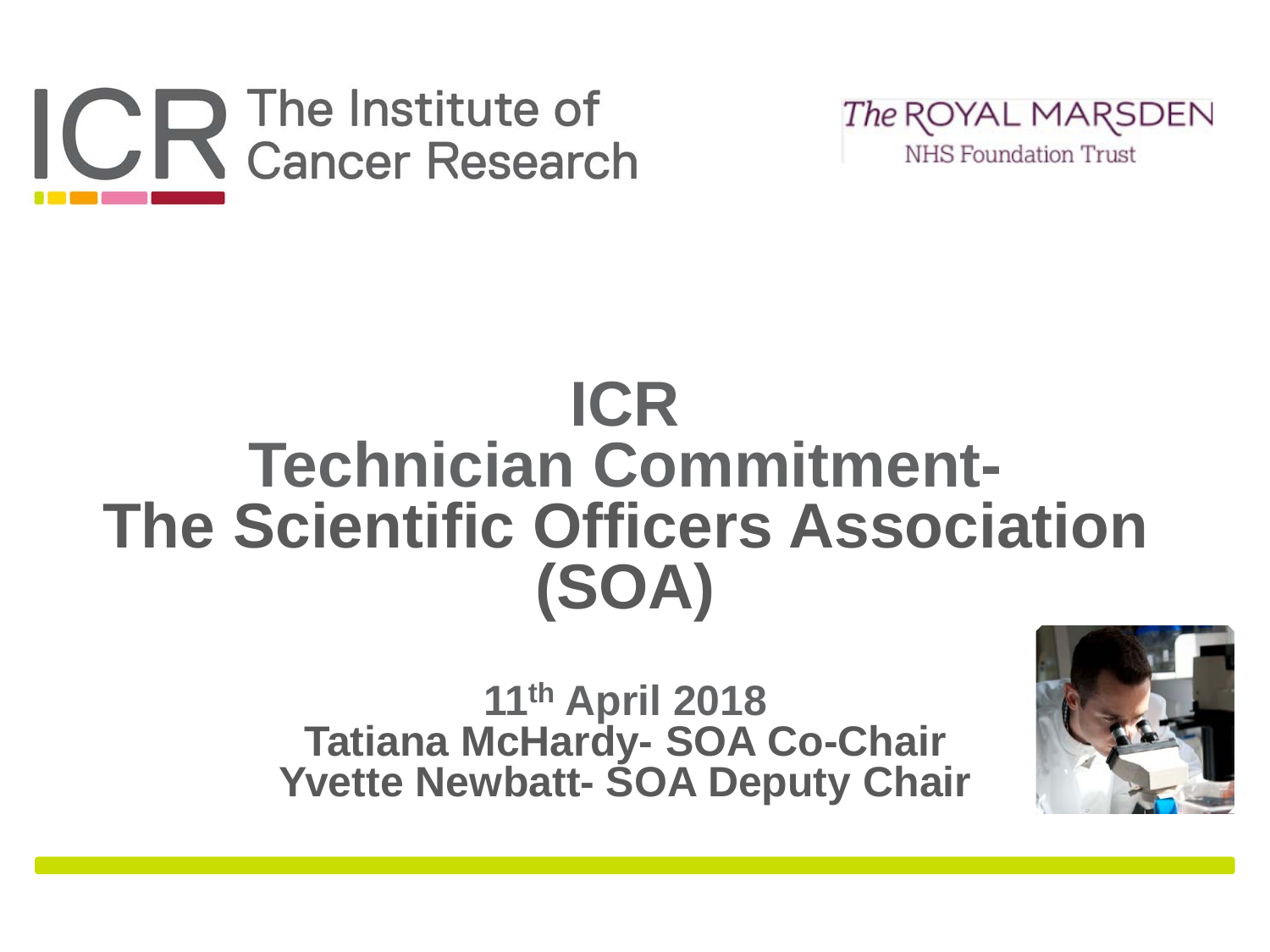### **The Institute of Cancer Research**

- A public research institute that was founded in **1909** as a research department of the Royal Marsden hospital
- It joined the University of London in 2003
- We are rated in the **top four**  comprehensive **cancer centres worldwide** for impact on cancer research and treatment and **top** in the overall league table in **REF 2014**
- **Our mission is to make the discoveries that defeat cancer**

#### **Sutton Site, London**



#### **Chelsea Site, London**

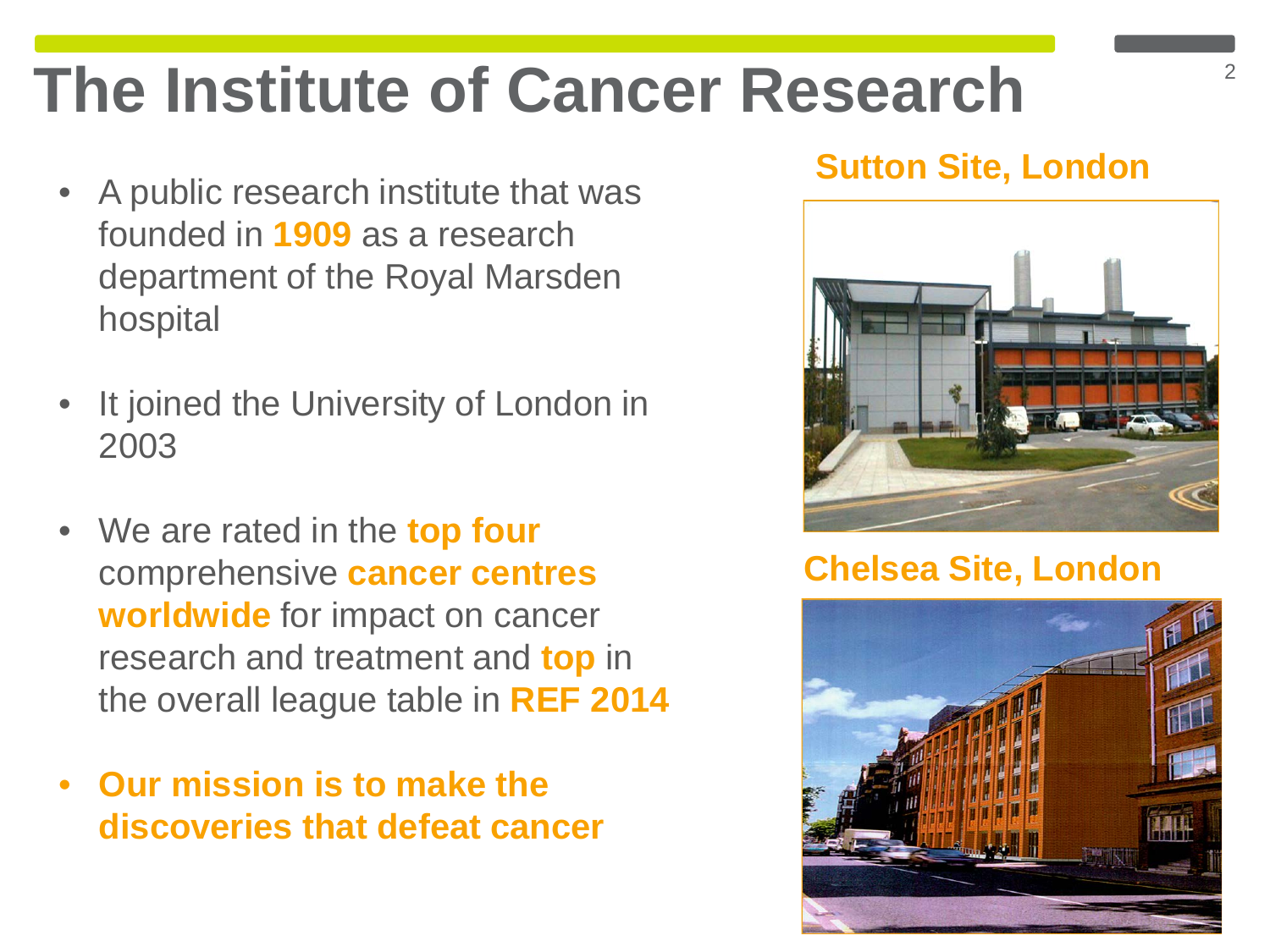### **Scientific Officers at the ICR**

- The Scientific Officers at the ICR are the main core of technical staff at the ICR, comprising 44% of the research staff with roles ranging from supporting team member to supervising a research team.
- Highly skilled, almost half of SOs have a PhD.
- The career structure is divided in 3 groups: Scientific Officers (85), Higher Scientific Officers (186) and Senior Scientific Officers (94).
- Until 2010, SOs were not represented in ICR committees and their views were not organised.



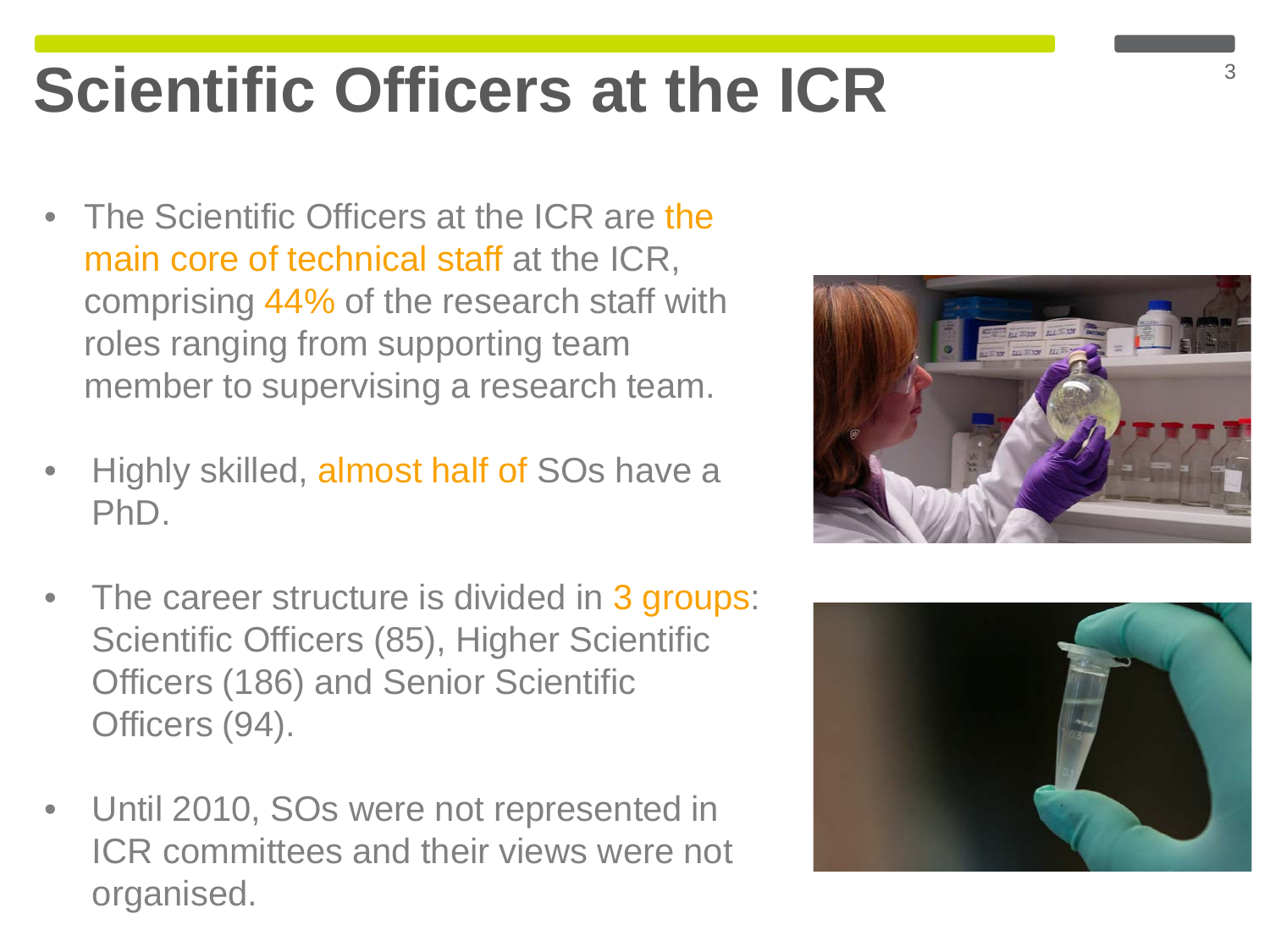## **Scientific Officers Association (SOA)**

• The **SOA** was established in **2010**. The SOA was created initially to support the **career and personal development** of Scientific Officers of all grades at the ICR.



- The SOA aims to :
	- **provide a voice** to represent the views of the SOs at the ICR and externally
	- **encourage communication** and create **networking** opportunities between Scientific Officers, in the hope that this will foster stronger relationships and promote the sharing of expertise across the ICR
	- **raise the profile** of Scientific Officers and highlight the contribution they make to scientific advances at the ICR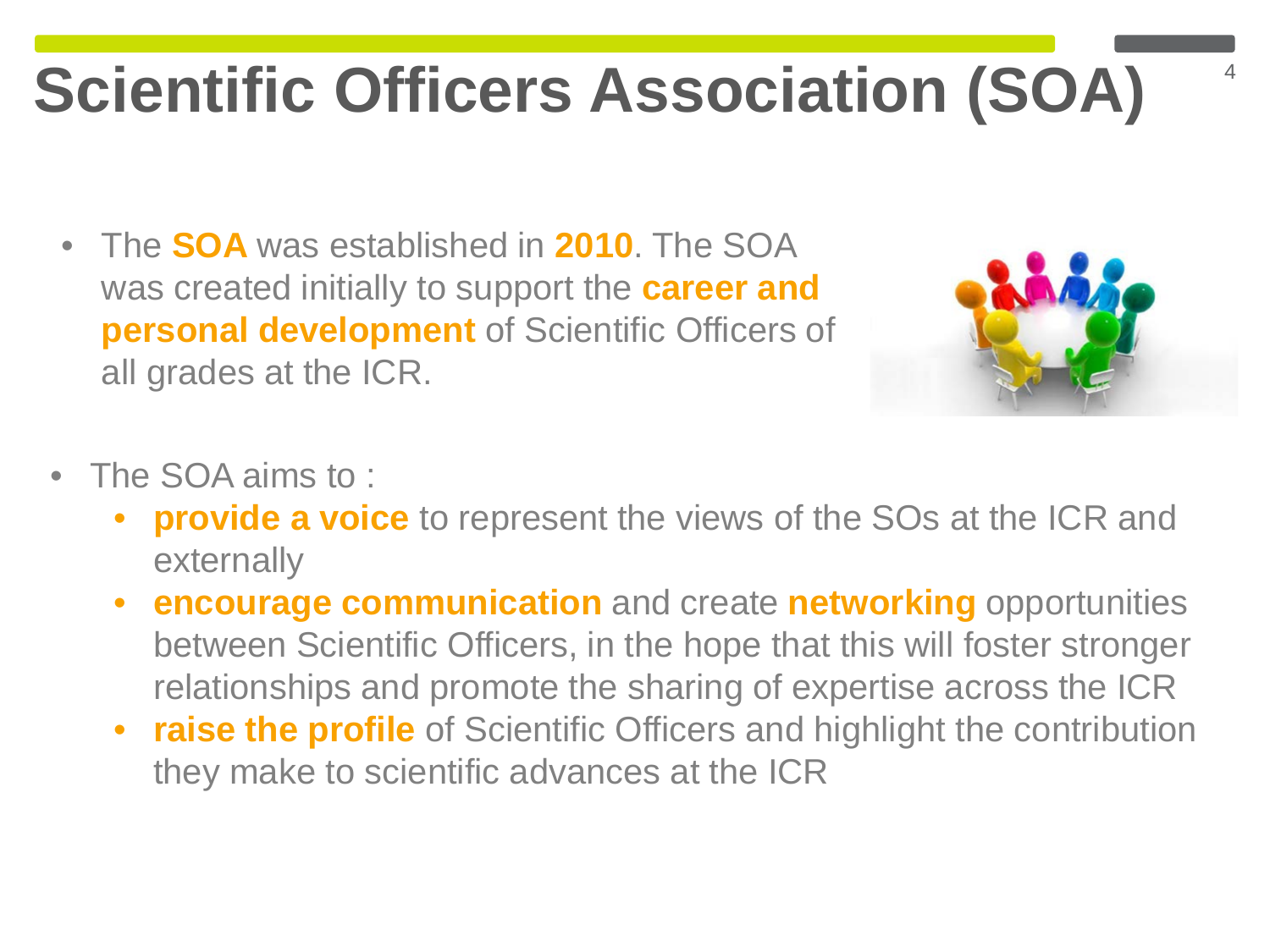#### **SOA members and representation in ICR committees**

#### **Co-Chairpersons**

Tatiana McHardy/LeAnne Carmichael

**Deputy Chairperson** Yvette Newbatt

**Secretary** Jemima Thomas

**Treasurer** Zai Ahmad

**Career Development Rep** Lorenzo Buroni

**Social Reps** Ian Whitmore, Lorenzo Buroni, Fran Lockie

**Nexus (Intranet) Reps**  Karen Swales and Joe Tym **Communication Rep** Christine Stuttle

**Technician Commitment Rep** Flavia Oliveira

**Staff Engagement Reps** Penny Flohr and Ana Ferreira

**Athena Swan Reps** Ewa Aladowicz and Yvette Newbatt

**Health and Safety Rep** Karen Swales

**Learning and Development** Celia Monteiro Domingues Barbara Ruggeri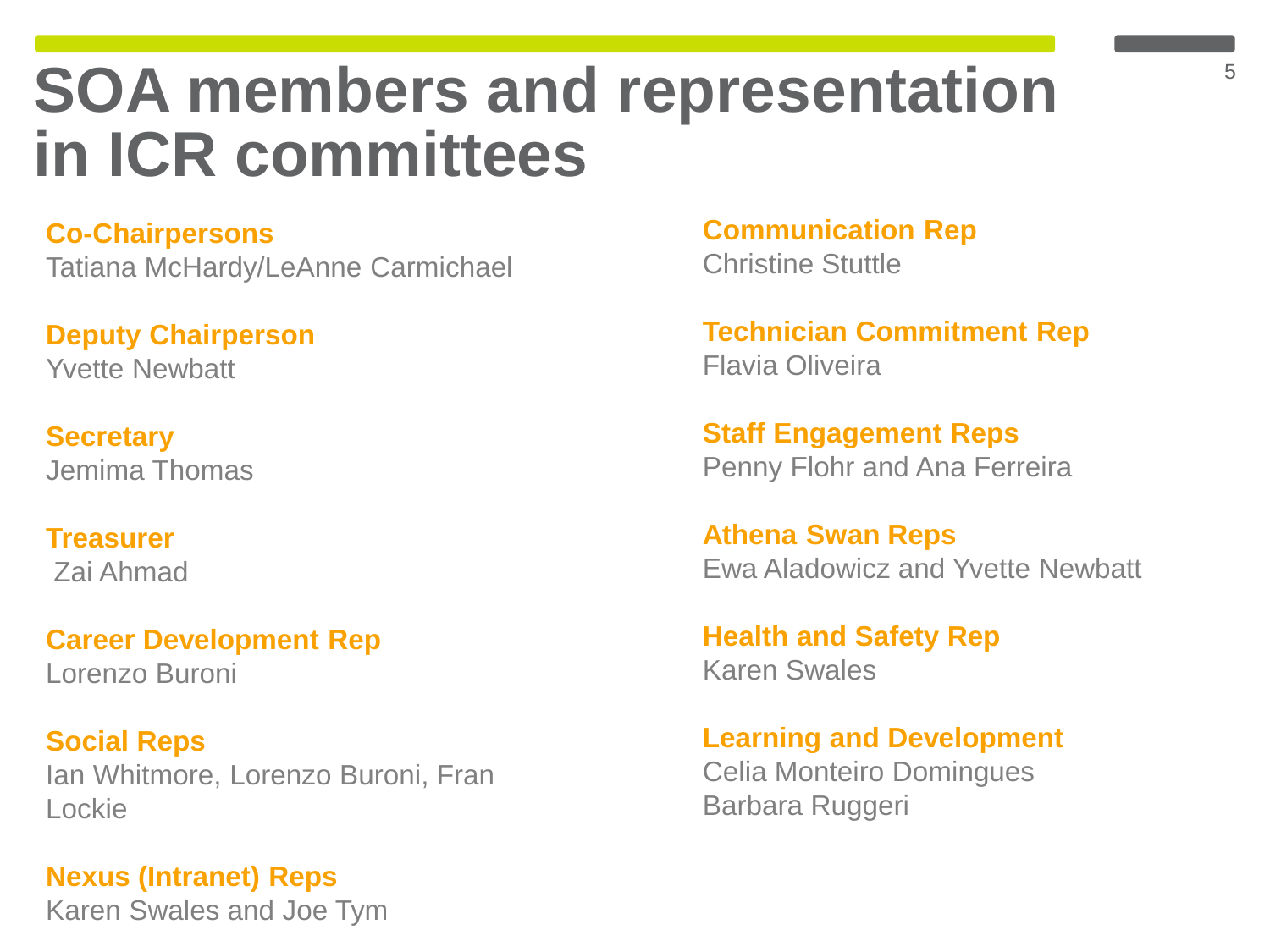## **SOA Achievements: Training and mentoring**

We work closely with **Learning and Development Team** to provide:

- **Training courses** specifically tailored to the needs of SOs: **'Lunch & Learn' series** running since **2013** (23 sessions delivered):
	- Enables SOs to update and widen their skill base
	- Courses run over a lunch time to fit in with peoples working day
	- Technical courses run alternately with career development courses, covering areas such as time management, confident presentations and CV writing
- **A mentoring scheme for SOs** applying for promotion that was implemented in **2013;** a total of **14 SOs** applying for promotions were paired with mentors).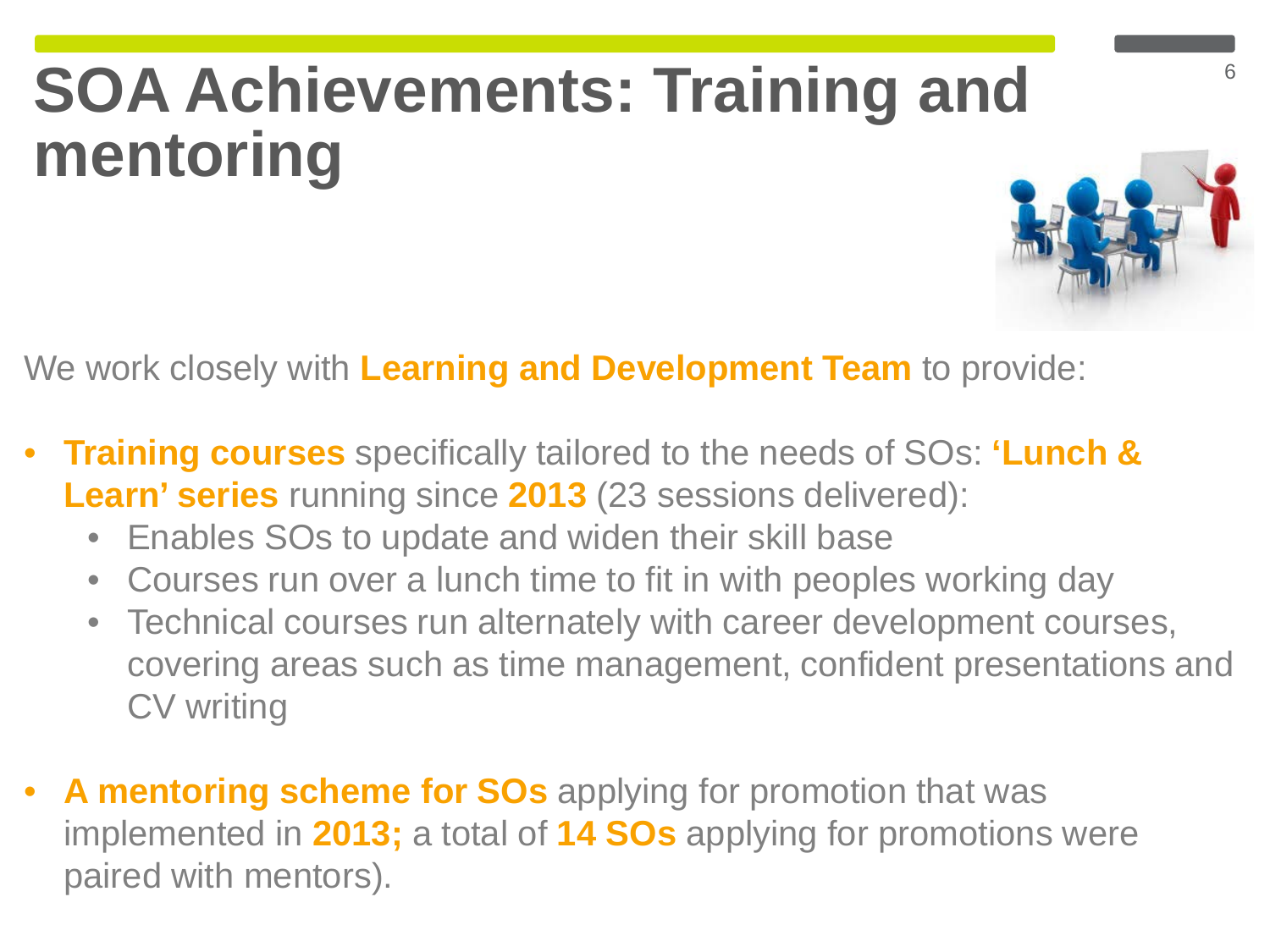#### **SOA Achievements: Travel and training bursaries**

- The SOA has implemented a **travel bursary** scheme for SOs wishing to attend external conferences or training courses that will be useful to their careers.
	- **£3000** has been awarded annually for the last **6 years** with a total of around **60 SOs**  awarded**.**
	- The applications are judged independently and anonymously by members of ICR faculty.



• In addition, **since 2017** we also have an **Enterprise bursary (£500)**  which is awarded by our Enterprise unit for a meeting/ training related to commercialisation of results or industrial interactions.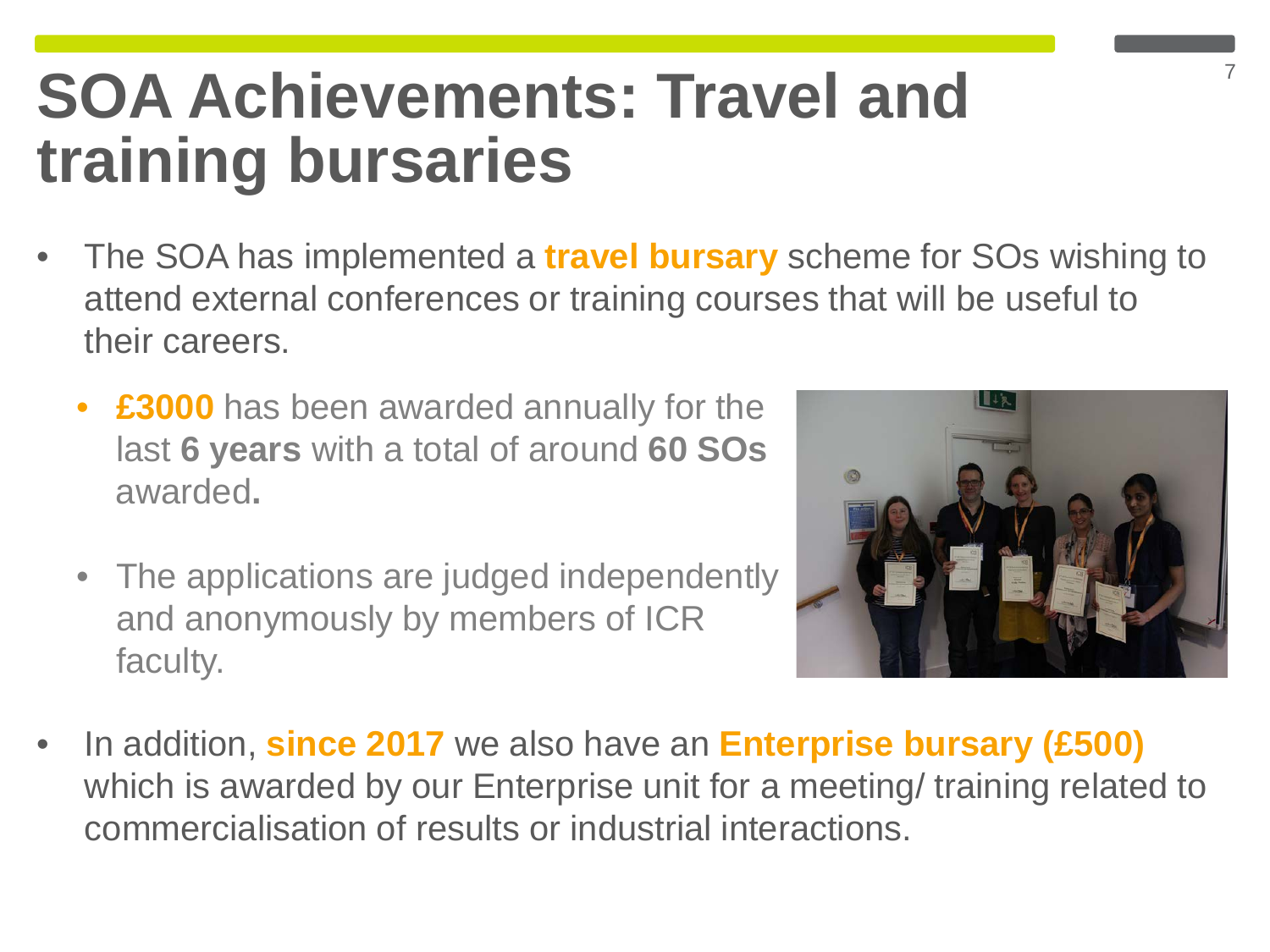#### **SOA Achievements: ICR Technical Conference**

The technical conference is now in its **7th year** and is fully organized by a sub-committee of the SOA, composed by SOs with the aim to **increase visibility** of SOs, **foster networking** and **provide training** opportunities.



- Every year the conference has a different **theme** and usually the afternoon activity is related to that theme such as, entrepreneurship, research collaboration, team building and networking.
- In the past **6 editions**, a total of **41 talks** and **22 posters** have been presented and a total of **377 SOs** participated.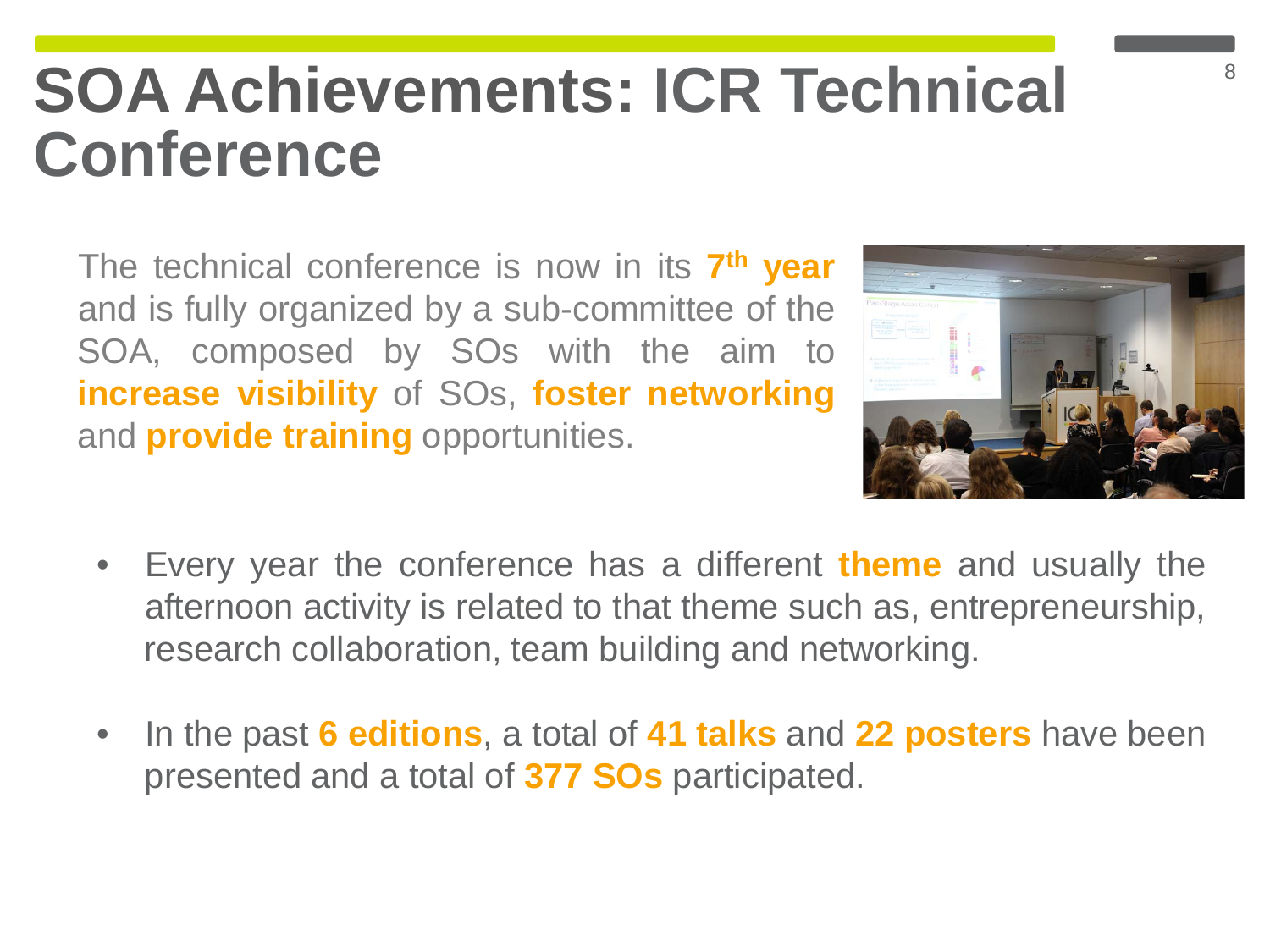#### **SOA Achievements: ICR Technical Conference**

| 2012                              | 2013                                                  | 2014                                        | 2015                                                    | 2016                                                        | 2017                                              |
|-----------------------------------|-------------------------------------------------------|---------------------------------------------|---------------------------------------------------------|-------------------------------------------------------------|---------------------------------------------------|
|                                   |                                                       |                                             |                                                         |                                                             |                                                   |
| <b>Talks</b>                      | <b>Talks</b>                                          | <b>Talks</b>                                | <b>Talks</b>                                            | <b>Talks</b>                                                | <b>Talks</b>                                      |
| <b>Networking</b><br><b>lunch</b> | <b>Networking</b><br>session (career<br>speed dating) | <b>Networking</b><br>session (Team<br>work) | <b>Networking</b><br>session (Team<br><b>Building</b> ) | <b>Networking</b><br>session<br>(Research<br>Collaboration) | <b>Networking</b><br>session<br>(Enterprise Unit) |
| $\frac{1}{2}$ Day                 | Full day                                              | Full day                                    | Full day                                                | Full day                                                    | Full day                                          |
|                                   |                                                       |                                             | <b>Poster session</b>                                   | Poster session                                              | <b>Poster session</b>                             |
|                                   |                                                       |                                             | <b>Career Advice</b><br>121                             | <b>Career Advice</b><br>121                                 | <b>Career Advice</b><br>121                       |
|                                   |                                                       |                                             |                                                         | <b>Scientific Officer</b><br>Award                          | <b>Scientific Officer</b><br>Award                |
|                                   |                                                       |                                             |                                                         |                                                             | Poster/Talk<br><b>Presenters</b><br><b>Prize</b>  |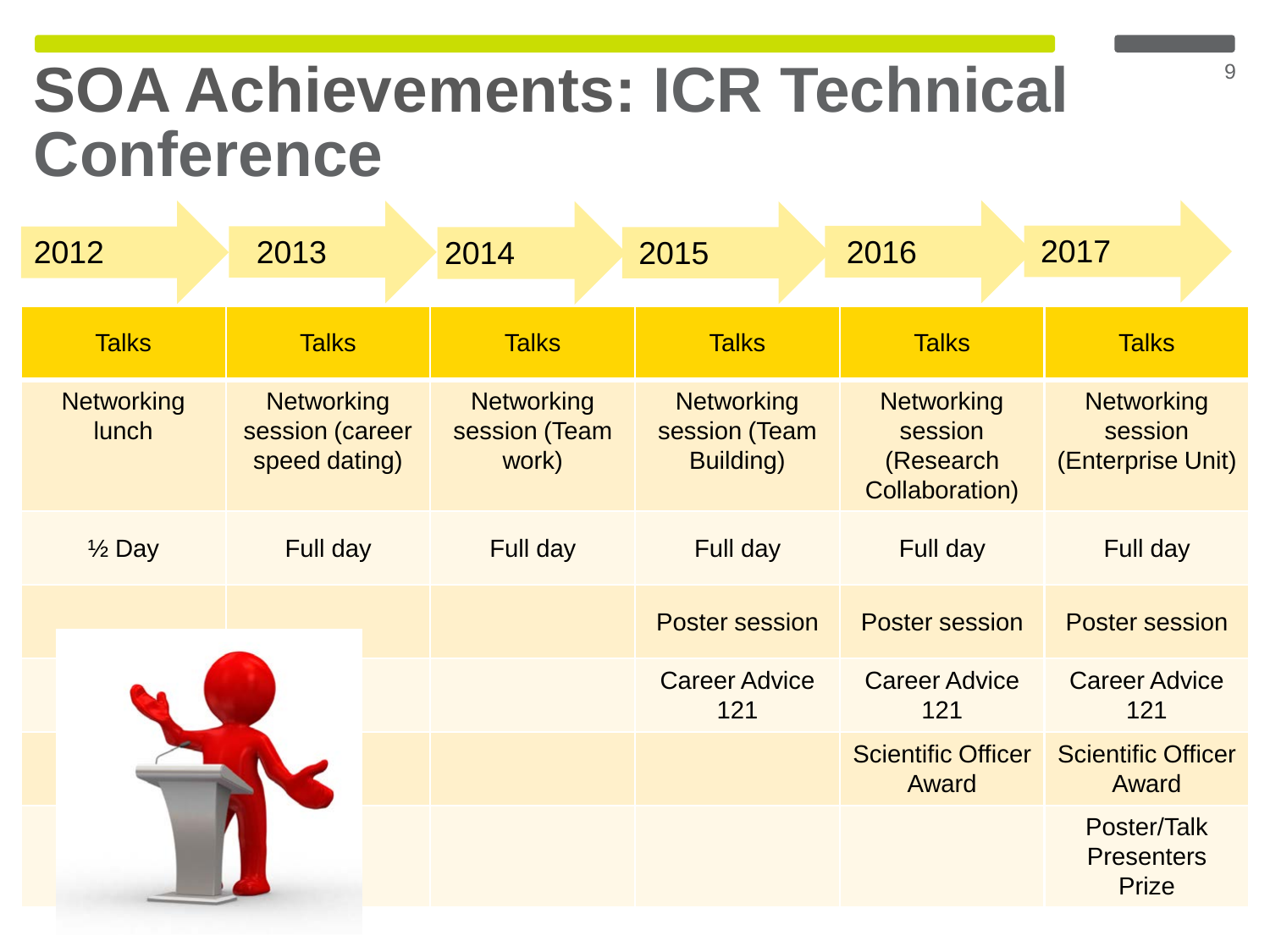### **ICR Technical Conference: Awards**



- In **2016**, apart from the usual format we introduced for the first time the **Scientific Officers Award** (Certificate and **£50** Amazon Voucher).
	- This award was created to recognise the SO/HSO/SSO contribution to effective teamwork and collaboration. All **team leaders** and **line managers** have been invited to **nominate** anyone **in or out of their team** who has shared their expertise and collaborated particularly well.
	- Applications were judged by an ICR Team leader and HR Director (Mary O'Shea).



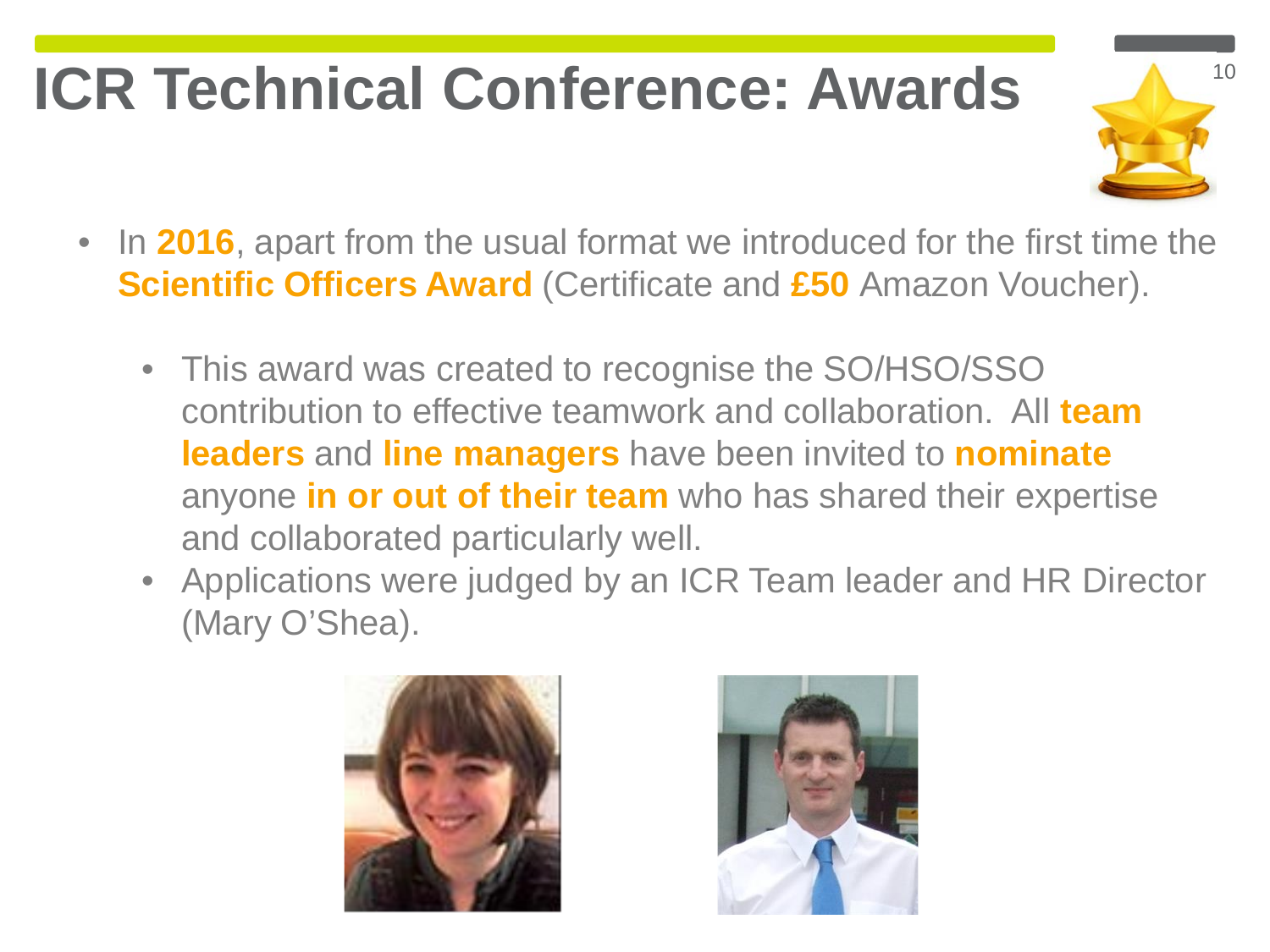## And finally... national recognition!

- The SOA and their initiatives (aimed at supporting the scientific officer grades) featured in the ICR's successful renewal of the HR Excellence in Research Award, from the European Commission in 2016
- This has since been selected as a case study of best practice in supporting researchers by Vitae, the national organisation who champion career development for researchers internationally

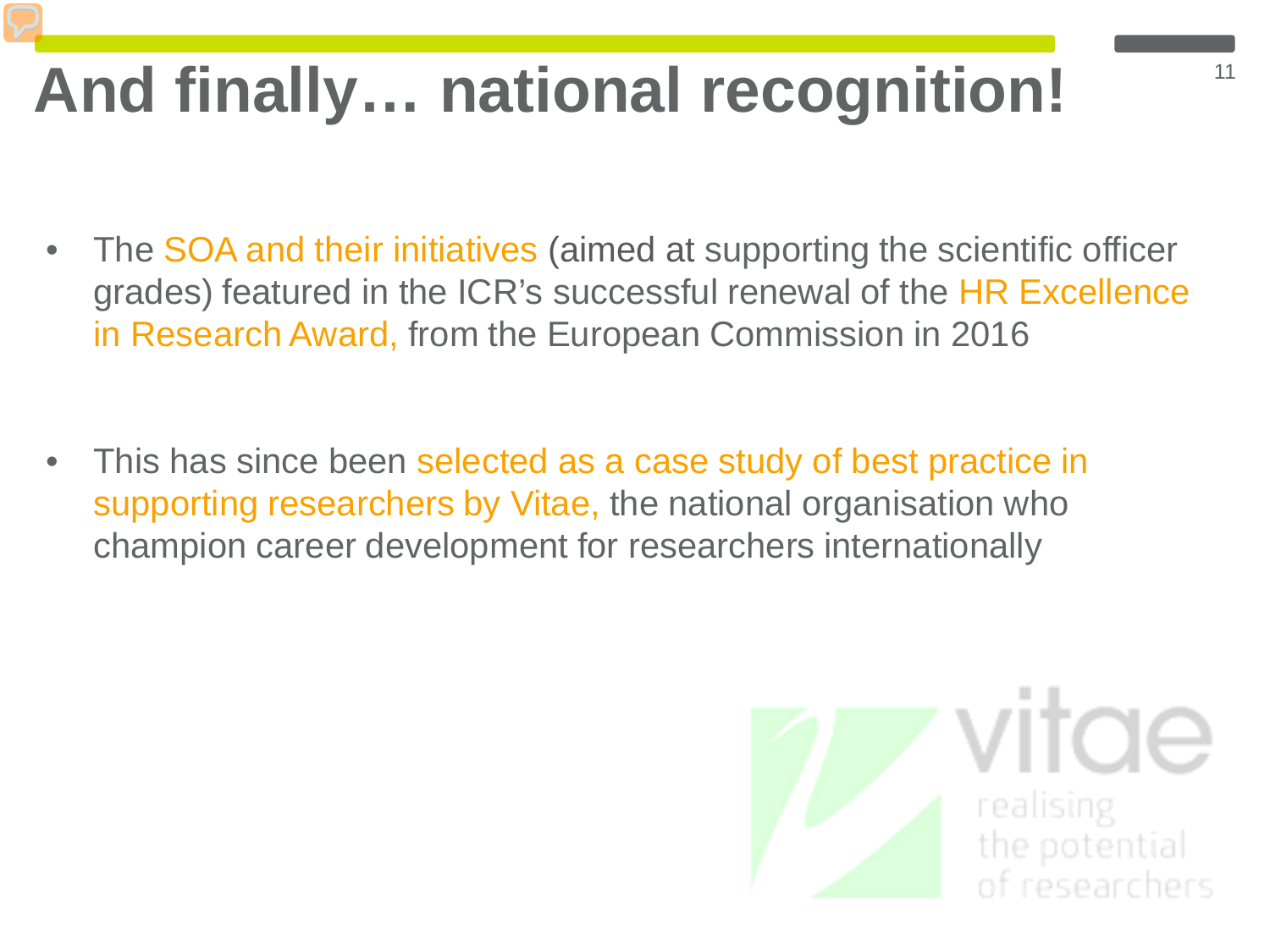#### **Conclusions** <sup>12</sup>

- The SOA has **provided a voice** to represent the views of the SO community at the ICR and externally
- We've **increased communication** and aided **networking** between Scientific officers
- We have **raised the profile** of Scientific officers and highlighted their contribution they make to scientific advances at the ICR
- **Training**, **mentoring** and **funding** via the SOA has been made available to increase the personal and career development of Scientific officers
- The SOA has **contributed** and **changed** the **political landscape** at the ICR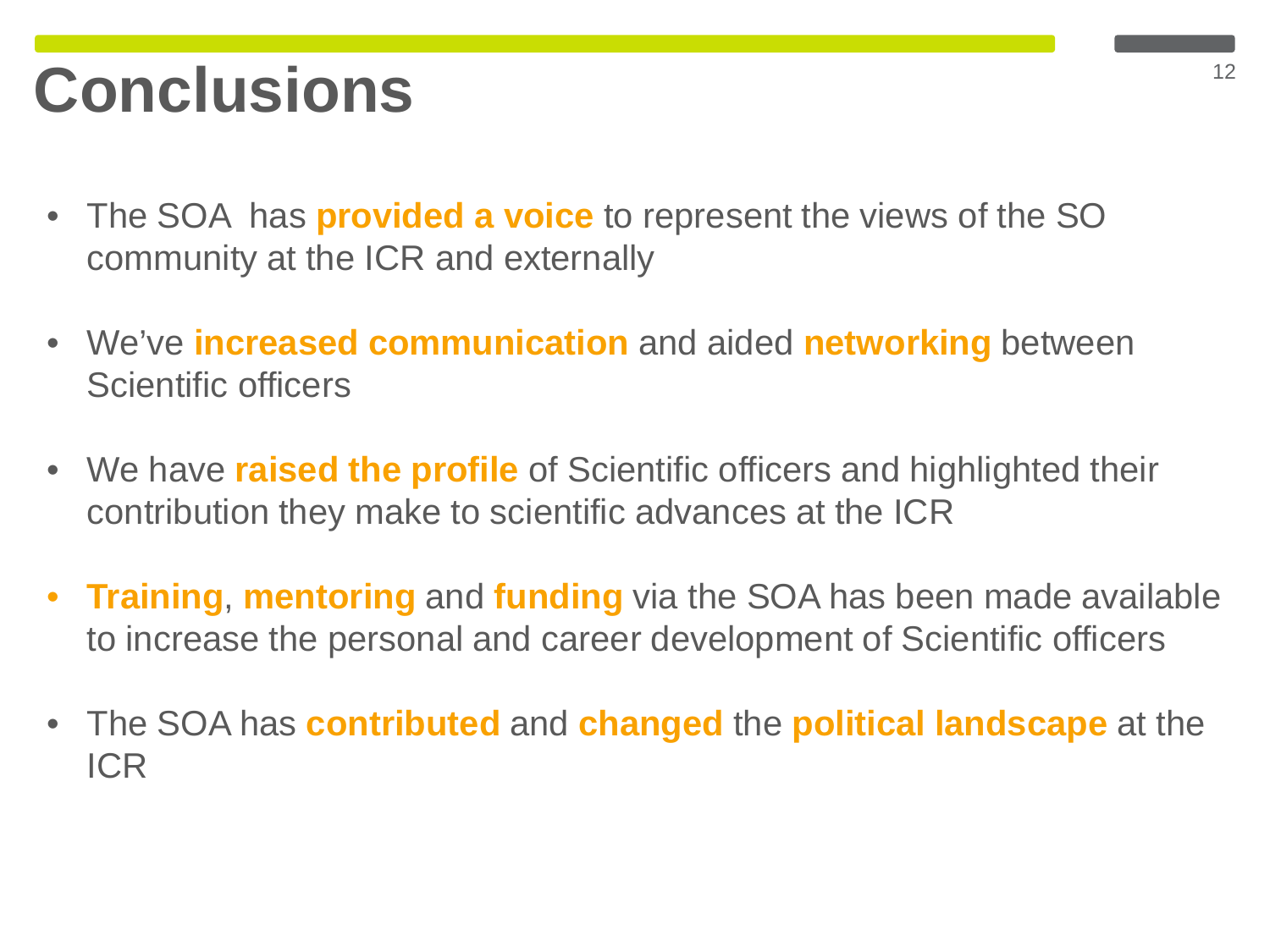#### <sup>13</sup> **Acknowledgments**

Thanks to

- All **members** of the **SOA** (past and present)
- The **Enterprise Unit**
- **Leaning and Development Team** for their funding and support:

Neil Walford Celia Domingues Barbara Ruggeri Barbara Villarejo Elise Glen Amy Moore Vanessa McKean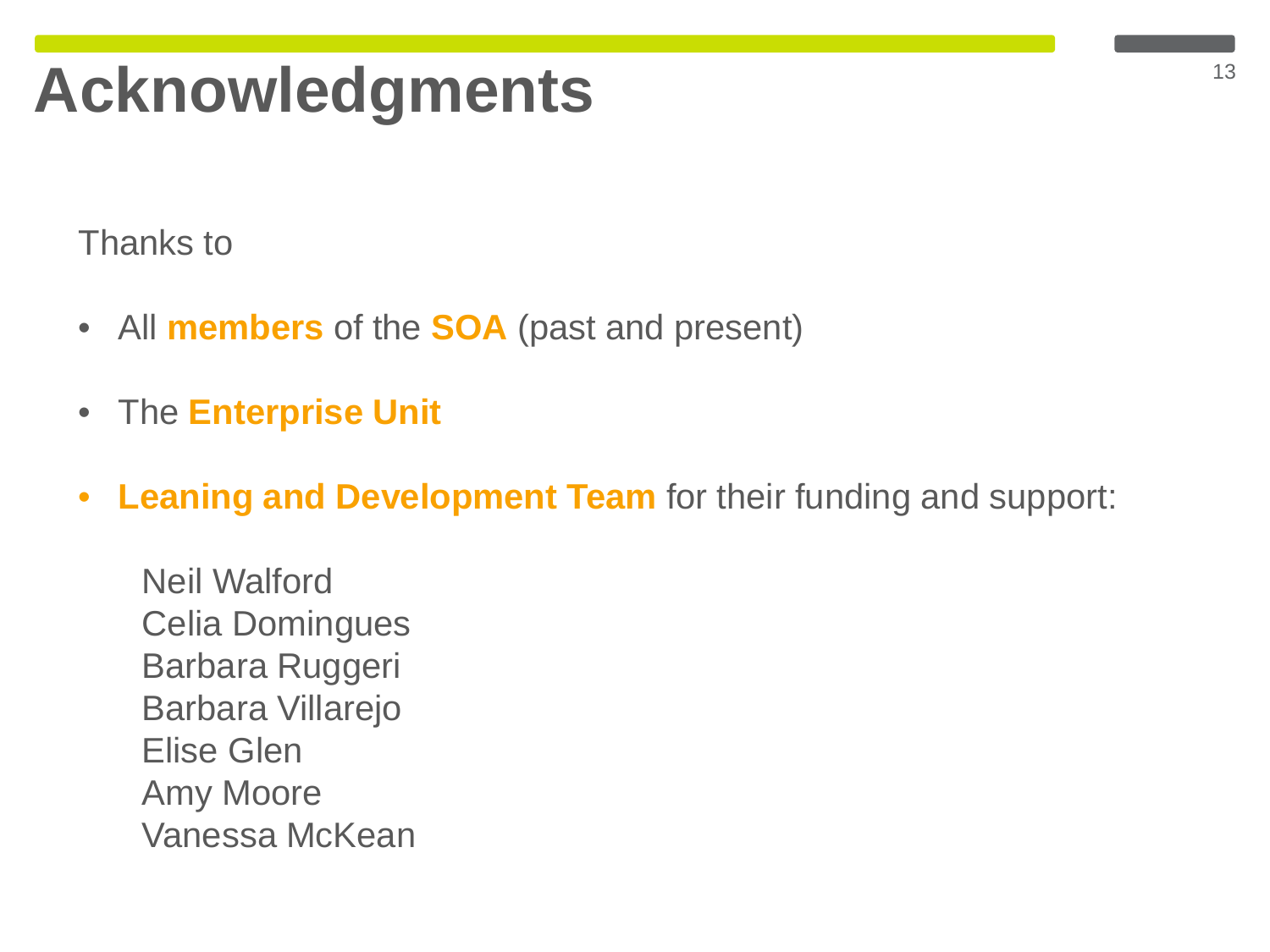## **Questions?**

#### **Contact Details**

Tatiana McHardy- SOA Co-chair[tatiana.mchardy@icr.ac.uk](mailto:atiana.mchardy@icr.ac.uk) Yvette Newbatt- SOA Deputy Chair – [yvette.newbatt@icr.ac.uk](mailto:yvette.newbatt@icr.ac.uk) Barbara Ruggeri – Researcher Development Coordinator[barbara.ruggeri@icr.ac.uk](mailto:barbara.ruggeri@icr.ac.uk)